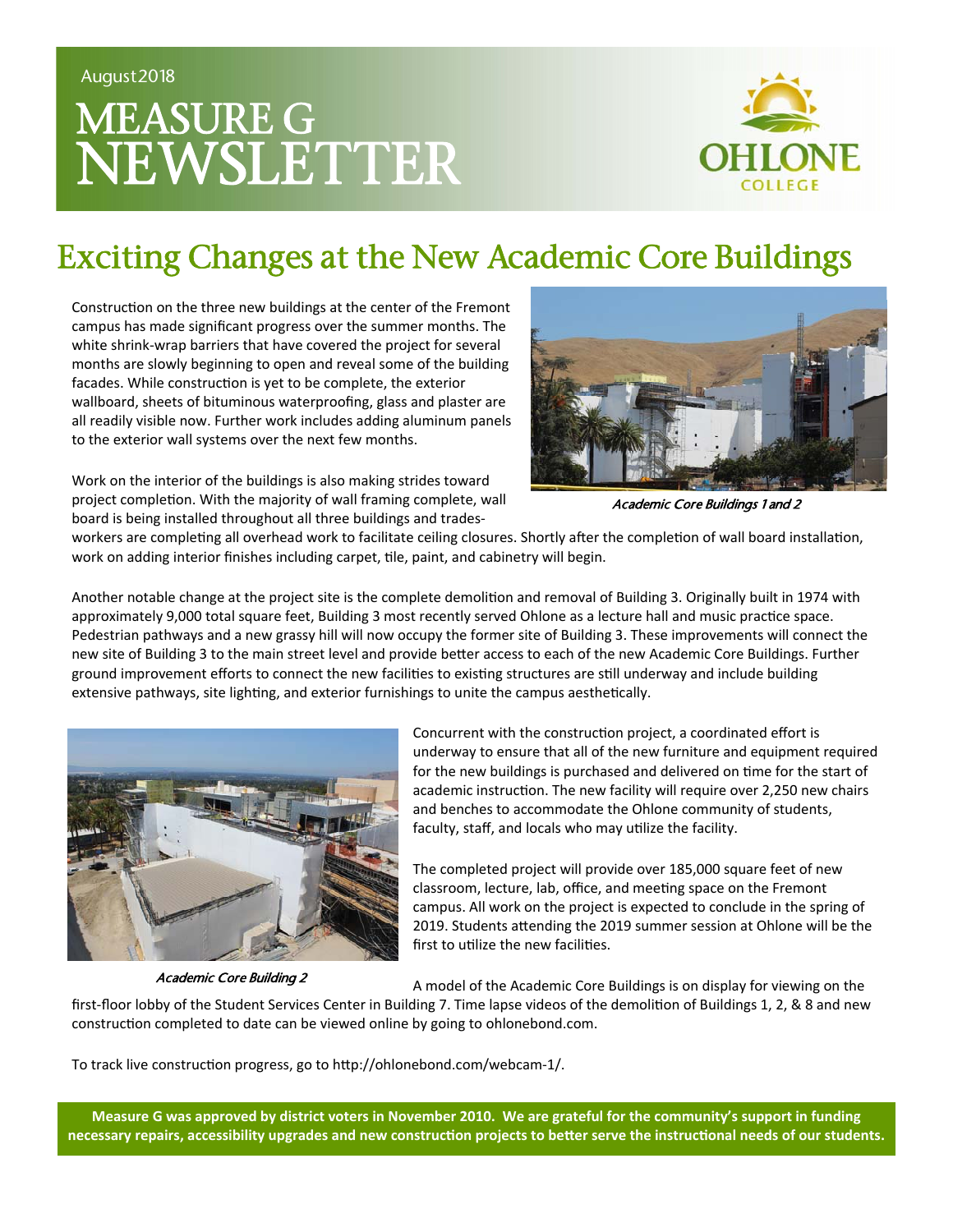#### Pardon the Appearance… Improvements are Underway!



The new Academic Core Buildings project work is at its peak and safety is especially important. To ensure that all students, campus visitors, and Ohlone employees are safe, we have changed the construction fence line. We have created a temporary pedestrian pathway during this phase of work on the east and north sides (near Building 4) of the project. Please pay attention to signage posted along the way and plan for a few extra minutes as you make your way around campus. While this is an inconvenience, it is only temporary ahead of the completion of the new Academic Core Buildings— providing the Ohlone community wonderful spaces to meet, inspire, and learn. See the back page of this newsletter for an overview of pathways.

Building 1 will provide space dedicated to science, including laboratories for courses in chemistry, physics, engineering, biology, microbiology, biotechnology, geology, geography, anthropology, and anatomy & physiology.

Building 2 will be situated adjacent to the Smith Center and will be the site of courses and instruction focused the visual and performing arts. Within the building, photography, painting, interior design, ceramics, sculpture, and music courses will all have dedicated spaces.

Building 3 is designed to provide support for all academic studies and includes 24 classrooms for general instruction, as well as dedicated tutoring and testing spaces. Building 3 also provides over 24,000 square feet of library and learning center space for research and study.

In addition to the instructional spaces, the new Academic Core Buildings will provide offices for staff and faculty as well as a new central utilities plant.



Temporary Bookstore Signage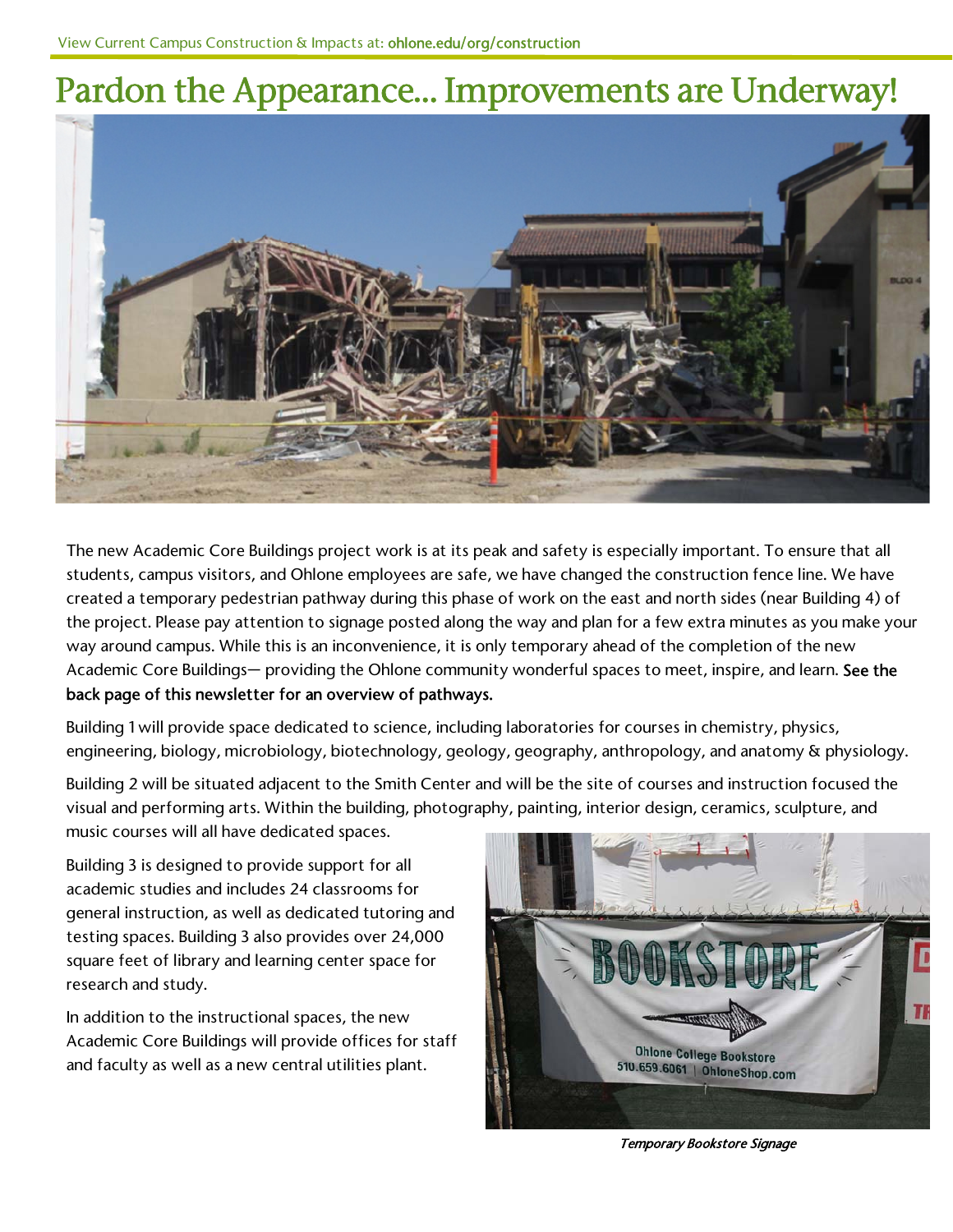## New North Parking Project to Start Construction in Early 2019

Visitors who drive up Witherly Lane on the north side of the Fremont campus may have found difficulty parking at or around the Smith Center. Parking there is a bit challenging due to the circulation and slope of the lots, particularly lots U, V, and W. Fortunately, the Measure G program has a project planned to improve these conditions.

The new North Parking replacement project will provide a 70-stall increase in parking capacity, utilize safer layouts for pedestrians, improve the level and quality of the asphalt surfacing, and ensure proper circulation for vehicles. This project will also include signage and landscaping as well as a new storage building to replace the existing metal storage containers that the Smith Center currently uses.

The project recently received a permit for construction after a review by the Division of State Architect, and construction is expected to begin almost immediately after the completion of the adjacent Academic Core Buildings.



*Future North Parking Layout* 

The project will require extensive earthwork, concrete, and paving to complete the required scope, and the construction phase will take approximately eight months to complete. Upon completion, the New Academic Core will be flanked by the south parking structure and the new north parking, which will create a dynamic corridor for vehicle arrivals and departures and, more importantly, for pedestrians to circulate across campus over level ground.

### Site Security Systems Improvements at Newark Center

The Newark Site Security Systems project is an exciting upgrade to the Newark Center and will enhance security there.

This Measure G project was under construction during the summer. Members of Ohlone's campus police, facilities, a carefully selected engineering team, and Gilbane (the District's construction manager) developed a plan for the project to bring the Newark Center into alignment with the District's security master plan.

The project adds electronic access card readers to exterior and interior doors, upgrades and installs new security cameras, and adds emergency blue phone towers to the exterior parking lots. The project provides a system that enables the building to be locked down in the event of a security emergency to help keep students and occupants safe. New cameras provide high-quality surveillance images to assist Campus Police with identification of emergencies and suspects. The added emergency blue phone towers also give students and faculty the ability to contact Campus Police from exterior parking lots in the event of an emergency.

"Campus Police Services' mission is to facilitate a safe and secure learning and working environment for students, faculty,



Newark Center Aerial View

staff, and guests," says John Worley, Chief of Campus Police Services at Ohlone. "The planned upgrades to the Newark Center security system, in alignment with the Security Systems Master Plan, will effectively enhance our ability to achieve this mission." Construction is scheduled to be complete within the month of August.